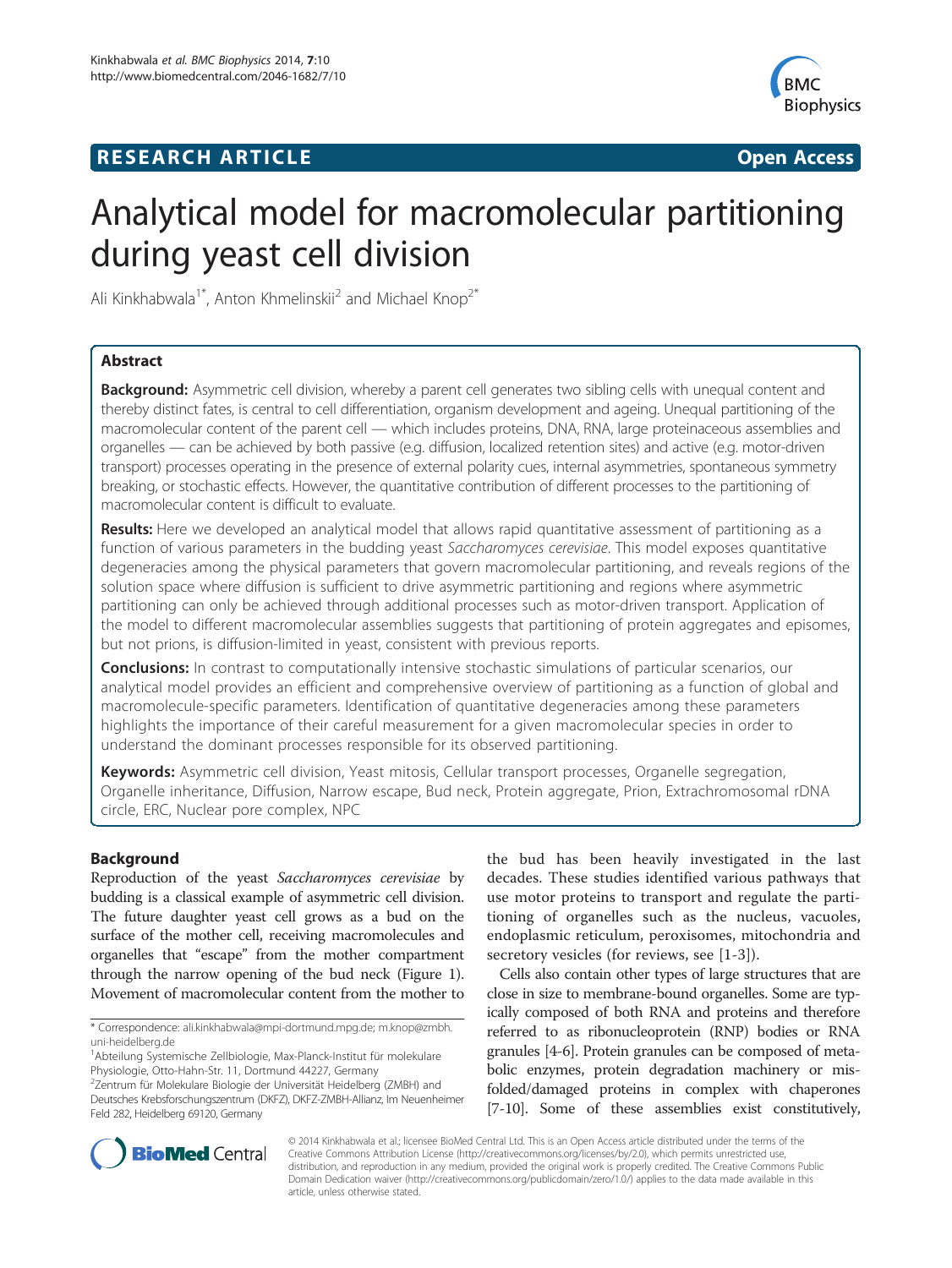<span id="page-1-0"></span>

whereas others form in response to changes in the environment. Moreover, the nucleus contains extrachromosomal circular DNA (episomes), of which the extrachromosomal ribosomal DNA circles (ERCs), formed via recombination in the rDNA locus, are a prominent example. Notably, some of these large macromolecular assemblies, namely aggregates of misfolded/damaged proteins and episomes, are largely excluded from the bud during yeast cell division [[11](#page-8-0)-[13](#page-8-0)]. The mechanisms responsible for asymmetric partitioning of protein aggregates and episomes are a subject of ongoing discussion.

Asymmetric partitioning of oxidatively damaged protein aggregates is linked to yeast replicative aging [\[13,14\]](#page-8-0). This partitioning appears to involve the actin cytoskeleton [[13,15,16\]](#page-8-0), possibly even in retrograde movement of aggregates from the bud into the mother [\[15,17\]](#page-8-0). An alternative model, not involving active transport, suggests that slow diffusion of protein aggregates and yeast cell geometry may already largely account for aggregate retention in the mother cell [[18\]](#page-8-0). Additionally, localization of protein aggregates to specialized compartments — the juxtanuclear quality control compartment (JUNQ) and the insoluble protein deposit (IPOD) inclusions — that undergo asymmetric segregation during cell division appears to provide a further contribution to aggregate exclusion from the bud [\[19,20\]](#page-8-0).

In early studies, the binding of episomes to structures retained in the mother cell was hypothesized to explain their exclusion from the bud [\[11\]](#page-8-0), thus contributing to the rejuvenation of the newly born cell [\[12\]](#page-8-0). This idea was later revived by a report that nuclear pores — large protein complexes embedded in the nuclear envelope — are retained in the mother compartment during cell division and bind ERCs [\[21\]](#page-8-0). However, several studies showed that nuclear pores are not retained in the mother cell [[22](#page-8-0)-[26](#page-8-0)] and that tethering to nuclear pores actually promotes segregation of episomes into the bud [[27](#page-8-0)]. Moreover, using live cell tracking of episomes and 3D simulations, Gehlen et al. demonstrated that slow passive diffusion of episomes and the geometry of the yeast nucleus are largely sufficient to explain episome exclusion from the bud [\[28\]](#page-8-0).

Here we argue that passive diffusion should always be considered when analyzing the partitioning of macromolecular assemblies during cell division. To facilitate the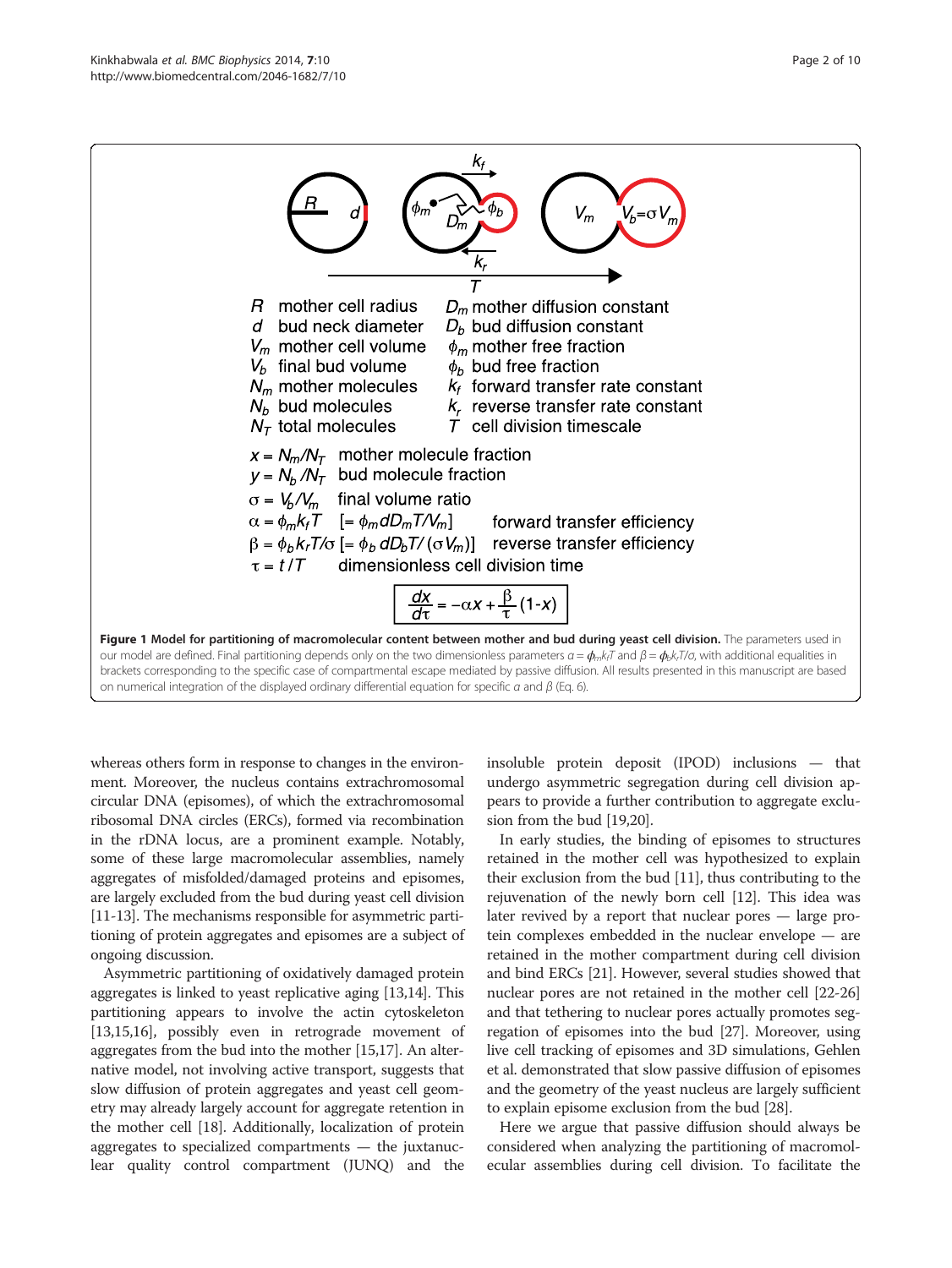<span id="page-2-0"></span>analysis of the role of diffusion, we developed an analytical model of diffusion-driven transfer of macromolecules between the mother and bud compartments of budding yeast. The model is based on a description of diffusive transfer according to the "narrow escape" approximation, which gives the mean time required for a diffusing particle to escape from a compartment through a narrow opening [[29](#page-8-0)-[32\]](#page-8-0). Application of this approximation allows conversion of a 3D diffusion problem in a complicated and dynamic geometry to a simple compartmental model for the transfer that is expressible in terms of a single nonlinear ordinary differential equation. The accuracy of this model was confirmed through comparison with the results of previous stochastic simulations [\[18,28\]](#page-8-0). The phase space of all possible solutions of this simple model permits immediate examination of regions for which diffusion is sufficient to drive asymmetric partitioning and those where it is not (therefore implying the presence of other processes like active motor-driven transfer to account for asymmetric partitioning). Finally, important degeneracies among the physical parameters that control the segregation of macromolecular content are revealed by the model.

## Methods

## Bidirectional mother-bud transfer assuming a static geometry

According to the "narrow escape" approximation, the escape of particles with diffusion constant  $D$  from a spherical volume  $V$  (radius  $R$ ) through a narrow circular opening of diameter  $d$  can be asymptotically described by an exponential decay with a mean escape time of:

$$
t_e = K_e^{-1} \approx \frac{V}{2dD},\tag{1}
$$

where  $K_e$  corresponds to the first-order rate constant for escape [\[29](#page-8-0)-[32\]](#page-8-0). This approximation is exact in the limit of  $d < R$  [\[29](#page-8-0)], with the mean escape time accurate to the percent level even for  $d \approx R$  [[31\]](#page-8-0). In budding yeast, the cytoplasmic content of the mother cell (of diameter  $\sim$ 4–6  $\mu$ m) does not flow automatically into the bud compartment. Instead, macromolecules and organelles "escape" the mother compartment through the narrow constriction of the bud neck (of diameter  $\sim$ 1  $\mu$ m), which can be mediated by either passive or active transfer processes. For transfer between the two compartments of the mother and bud, the rate constants for successful transfer between the two compartments are a factor of two lower than the rates of first escape from either compartment due to additional recrossing events at the bud neck [\[33,34\]](#page-8-0). Applying the "narrow escape" approximation in a bidirectional sense to yeast budding leads to the following differential equation governing bidirectional mother-bud transfer via passive diffusion:

$$
\frac{dN_m}{dt} = -K_f N_m + K_r N_b,\tag{2}
$$

with  $N_m$  and  $N_b$  the respective particle numbers in mother and bud compartments;  $K_f = dD_m/V_m$  referring to forward transfer (mother to bud) and  $K_r = dD_b/V_b$  to reverse transfer;  $D_m$  and  $D_b$  the compartment-specific diffusion constants (reflecting possible differences in compartmental viscosities); and  $d$  the bud neck diameter. Total particle conservation,  $N_T = N_m + N_b$ , implies  $dN_b/dt = - dN_m/dt$ . Note that the steady state solution (for equal compartment viscosities),  $N_b/V_b = N_m/V_m$ , satisfies the homogeneous concentration expected for diffusion in an enclosed geometry in the absence of particle sources or sinks. Rewriting Eq. 2 in terms of concentrations, yields:

$$
\frac{dc_m}{dt} = \frac{1}{V_m} \frac{dN_m}{dt} = \left(-K_f \frac{N_m}{V_m} + K_r \frac{N_b}{V_m}\right)
$$

$$
= -K_f c_m + K_f \frac{D_b}{D_m} c_b.
$$
\n(3)

Note the final equality of the rate constant coefficients for forward and reverse transfer in the case of equal compartmental viscosities,  $D_m = D_b = D$ . Generalization of Eq. 3 to

$$
\frac{dc_m}{dt} = -k_f c_m + k_r c_b \tag{4}
$$

allows unified treatment of

- (I) passive diffusion with equal compartmental viscosities  $(D_m = D_b = D)$ , for which  $k_r = k_f = K_f = dD/$  $V_{\mathfrak{m}}$ ;
- (II) passive diffusion with different compartmental viscosities  $(D_m \neq D_b)$ , for which  $k_f = K_f = dD_m/V_m$ and  $k_r = K_p D_b / D_m = d D_b / V_m$ ;
- (III) active transport, for which  $k_f$  and  $k_r$  (as defined with respect to the mother) are determined by directional trafficking processes and can differ in magnitude.

Anomalous diffusion, ubiquitously observed in biological systems [[35](#page-8-0),[36](#page-8-0)], can also be considered in our model. In this case, the narrow escape approximation should still apply, requiring only appropriate modification of the relationship given in Eq. 1 between the mean escape time  $t_e$  and the now anomalous diffusion constant, with this relationship dependent on the exact mathematical definition of anomalous diffusion.

Transport by convection (bulk flow or cytoplasmic streaming) can also influence macromolecular partitioning [\[37](#page-8-0)[,38](#page-9-0)]. This phenomenon is apparent in large cells such as oocytes or plant cells [\[39,40\]](#page-9-0). However, to our knowledge, the role of bulk flow in yeast cell division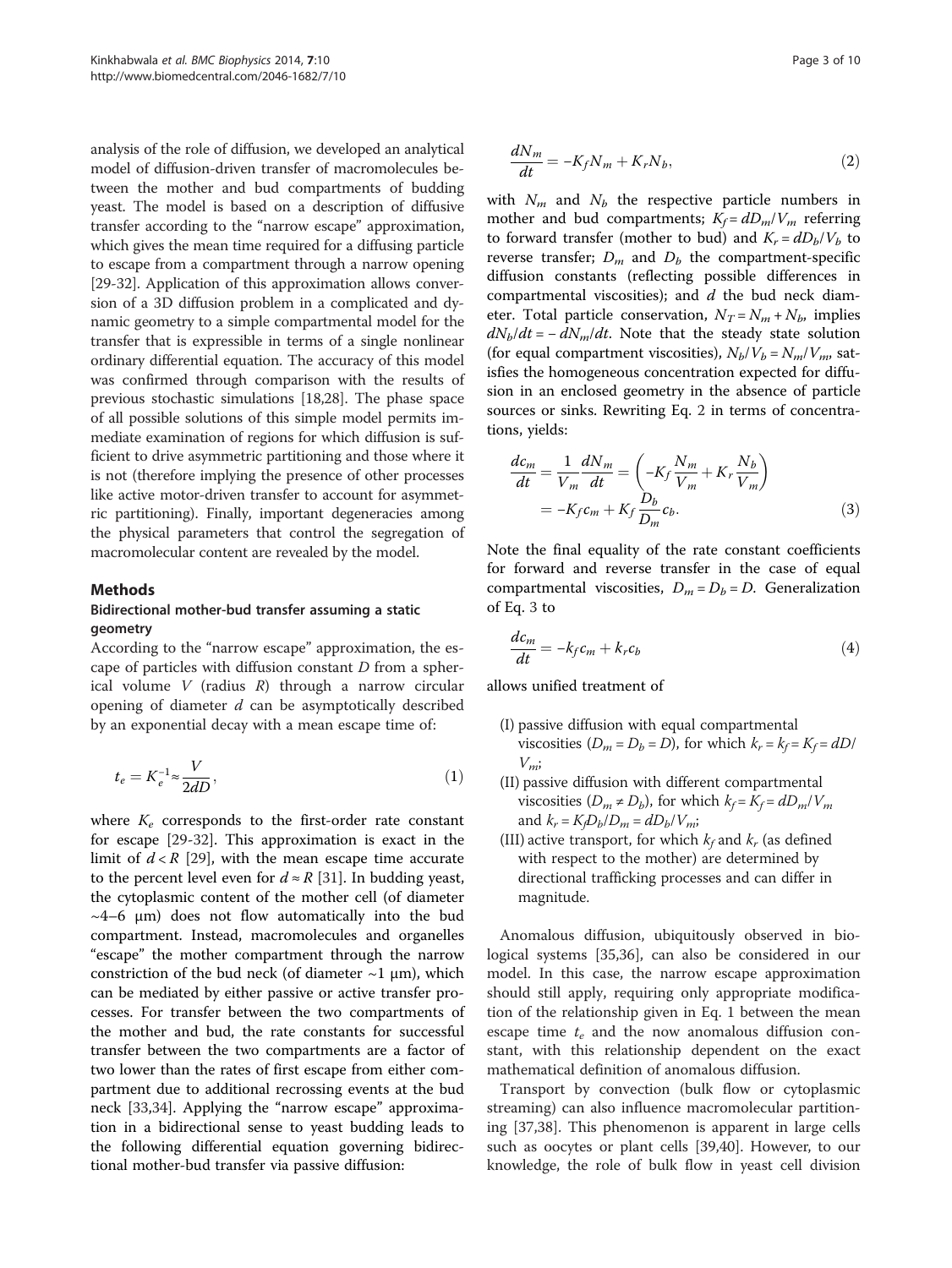<span id="page-3-0"></span>has not been considered. In principle, cytoplasmic streaming between mother and bud compartments could result from bud growth during the division process or directed transport of vesicles and organelles into the bud. Our model provides a good testing ground for the contribution of such processes to macromolecular partitioning, especially in cases where diffusive transfer is insufficient to account for the experimentally observed partitioning.

## Bidirectional mother-bud transfer with a growing bud

In the above, we have implicitly considered a static mother-bud geometry. Assuming a linear growth of the bud to a final fraction  $\sigma$  of the mother volume at the cell division time  $T(V_b(t) = \sigma V_m \frac{t}{T})$ , gives for Eq. [2:](#page-2-0)

$$
\frac{dN_m}{dt} = -k_f N_m + k_r \frac{V_m}{V_b(t)} N_b
$$

$$
= -k_f N_m + \frac{k_r T}{\sigma t} (N_T - N_m),
$$
(5)

where we have implicitly assumed that bud growth is slow compared to the diffusive homogenization timescales within each compartment. Defining  $x = N_m/N_T$ ,  $y = N_b/N_T = 1 - x$ ,  $\tau = t/T$ ,  $\alpha = k_fT$ , and  $\beta = k_rT/\sigma$  leads to the dimensionless form:

$$
\frac{dx}{dt} = -\alpha x + \frac{\beta}{\tau} (1 - x),\tag{6}
$$

with final partitioning determined solely by the forward transfer efficiency  $\alpha$  and the reverse transfer efficiency  $\beta$ . For passive diffusion,  $\alpha = dD_m T/V_m$  and  $\beta = dD_bT/(\sigma V_m)$ .

## Influence of binding sites on bidirectional mother-bud transfer

Binding sites in the bud (target sites) or in the mother (retention sites) can bias macromolecular partitioning. In the simplest scenario, binding sites are assumed far from saturation with on/off binding fast compared to the transfer timescales. For retention sites, the unbound fraction is then:

$$
x_f = \frac{1}{1 + K_d B_m} x = \phi_m x,\tag{7}
$$

with  $B_m$  the binding site concentration and  $K_d$  the dissociation constant. Similarly, for target sites, the unbound fraction is:

$$
y_f = \frac{1}{1 + K_d B_b} y = \phi_b y. \tag{8}
$$

Only this free fraction can undergo transfer (either passive or active). Such binding sites are accounted for in our model through inclusion of the free fractions in the forward and reverse transfer efficiencies:  $\alpha = \phi_m k_f T$  and

#### Model validation

The accuracy of our model is revealed by comparison to previously published 3D Monte Carlo simulations. For their 3D simulation of passively diffusing protein aggregates, Zhou et al. [[18](#page-8-0)] obtained a bud partitioning of approximately 10% (determined from Figure 7(A) in Zhou et al. [\[18\]](#page-8-0)), serving as a useful benchmark for our model. Using their parameters ( $\sigma$  = 0.61,  $R$  = 2.5  $\mu$ m,  $d$  = 1.25  $\mu$ m,  $D = 0.001$   $\mu$ m<sup>2</sup>s<sup>-1</sup>,  $T = 90$  min), we obtain 8.4%. However, Zhou et al. [\[18\]](#page-8-0) did not include bud growth in their simulation. Neglect of bud growth, within the "narrow escape" approximation, requires direct integration of Eq. [2](#page-2-0) for a static  $K_f = dD/V_m$  and  $K_r = dD/V_b$ . This leads to a simple exponential decay of the mother fraction:

$$
x(t) = \frac{V_m}{V_m + V_b} + \frac{V_b}{V_m + V_b} e^{-(K_f + K_r)t}.
$$
 (9)

Using their values, we obtain a final bud fraction of 9.0%, which is in good agreement with their value of approximately 10% (with both fractions far from the maximal value of 38% expected for full volume-based equilibration between the two compartments).

For their 3D simulation of nuclear episomes, which explicitly includes linear growth of the bud nuclear volume and is in all respects identical with the assumptions of our model, Gehlen et al. [[28\]](#page-8-0) obtained a bud nucleus partitioning of 25%. Using their parameters ( $\sigma$  = 0.64, mother nuclear radius  $R = 0.975 \mu m$ ,  $d = 0.5 \mu m$ ,  $D =$ 0.004  $\mu$ m<sup>2</sup>s<sup>-1</sup>, mitosis duration *T* = 9 min), we obtain a 17% bud partitioning, which is in reasonable agreement with the 25% of Gehlen et al. (with both values showing a significant deviation from the maximal result of 39% expected for full volume-based equilibration between the two compartments).

As further confirmation of the underlying assumptions of our model, we note that the intercompartmental gradients at the time of division in the displayed contour maps of both Zhou et al. [[18\]](#page-8-0) and Gehlen et al. [\[28\]](#page-8-0) are confined to a narrow boundary layer at the bud neck with an otherwise flat concentration spanning each individual compartment; this importantly validates the "narrow escape"-based assumption of efficient compartmental homogenization [[31](#page-8-0)].

While these confirmatory results and observations are encouraging, more extensive comparisons of our analytical model with results from 3D simulations are necessary to determine its level of accuracy for different parameters and division geometries. Our model assumes the asymptotically valid "narrow escape" approximation of a uniform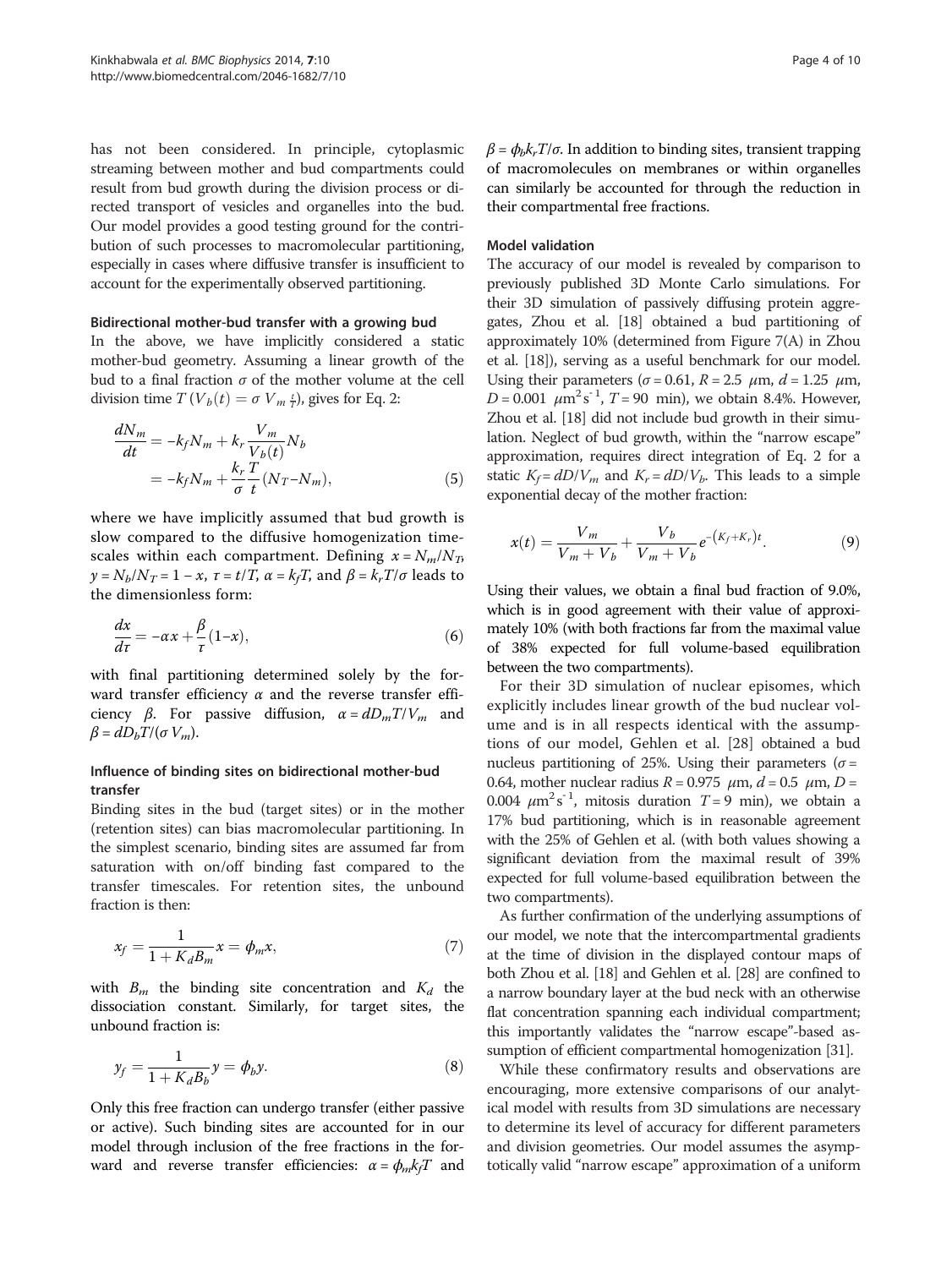exponential distribution for particle transfer between the two compartmental volumes. This allowed us to convert a complicated 3D diffusion problem to a much simpler system of first-order transfer between the two compartments. While the "narrow escape" approximation has been shown to be highly accurate for prediction of the mean escape time even for sizeable escape windows [[31](#page-8-0)], the accuracy of the assumption of a uniform exponential escape (or, in our case, transfer) distribution still remains to be rigorously demonstrated for escape windows of different sizes [\[41\]](#page-9-0).

#### Noisy partitioning for low numbers of particles

Reverting from fractions to numbers of molecules in Eq. [6](#page-3-0) allows for convenient examination of noise in inheritance:

$$
\frac{dN_m}{dt} = -\alpha N_m + \frac{\beta}{\tau} (N_T - N_m). \tag{10}
$$

The dynamics of a single particle that can be present at any given time either in the mother  $(Q_m = 1, Q_b = 0)$  or in the bud  $(Q_m = 0, Q_b = 1)$  is given by:

$$
\frac{dQ_m}{d\tau} = -\alpha Q_m + \frac{\beta}{\tau} (1 - Q_m). \tag{11}
$$

The summed dynamics of  $N<sub>T</sub>$  independent particles is therefore:

$$
\frac{dQ_m^1}{d\tau} + \dots + \frac{dQ_m^{N_T}}{d\tau} = \left[ -\alpha Q_m^1 + \frac{\beta}{\tau} \left( 1 - Q_m^1 \right) \right] + \dots + \left[ -\alpha Q_m^{N_T} + \frac{\beta}{\tau} \left( 1 - Q_m^{N_T} \right) \right].
$$
\n(12)

As Eq. 12 is formally equivalent to Eq. 10, consideration of multiple particle dynamics in our model requires only knowledge of the probability of individual particle transfer. Due to this particle independence, the final mother-bud distribution probabilities for  $N_T$  particles are given by the corresponding terms in the binomial expansion of the single particle retention/transfer probabilities,  $(x + y)^{N_T}$ . The first term in this series,  $x^{N_T}$ , corresponds to the frequency of null transfer  $f$  with which all particles are retained in the mother compartment upon completion of cell division. For models in which mother/bud particle concentrations affect transfer rates (particles are not independent), simulations using the Gillespie algorithm [\[42\]](#page-9-0) would be required to obtain transfer distributions for each  $N_T$ .

## Results and discussion

Application of the "narrow escape" approximation [[29](#page-8-0)-[32](#page-8-0)] in a bidirectional sense to the dividing yeast cell yields a simple compartmental model for diffusive particle transfer between the mother compartment  $(m)$  and the growing bud (b) (Figure [1](#page-1-0) and [Methods\)](#page-2-0). In this model, the final

partitioning of macromolecular content is determined by two dimensionless parameters — the forward (mother to bud) transfer efficiency  $\alpha$  and the reverse (bud to mother) transfer efficiency  $\beta$  — that depend on the forward and reverse transfer rate constants  $(k_f$  and  $k_r$ ), the duration of cell division  $(T)$  and the final bud-tomother volume ratio ( $\sigma = V_b/V_m$ ). The effect of binding to non-partitioned structures (e.g. the cell cortex) is accommodated in the model through the concomitant reduction of free fractions in each compartment ( $\phi_m$ and  $\phi_b$ ) (Figure [1](#page-1-0) and [Methods](#page-2-0)). For passive diffusion, the transfer rate constants are defined, according to the narrow escape approximation, by the compartmental volumes  $(V_m$  and  $V_b)$ , the bud neck diameter d and the compartment-specific diffusion constants  $(D_m$  and  $D_b)$ , yielding for the transfer efficiencies:  $\alpha = \phi_m dD_m T/V_m$  and  $\beta = \phi_b dD_b T/(\sigma V_m)$ . This formulation achieves a reduction of eight parameters to the two dimensionless transfer efficiencies  $\alpha$  and  $\beta$ , which implies a high level of parameter degeneracy and shows that the same partitioning can be achieved with different parameter combinations. Interestingly, the parameters can be categorized into two groups: parameters that globally influence the partitioning of any molecular content  $(d, T, V_m, \sigma)$  and content-specific parameters  $(D_{m}D_{b}, \phi_{m}, \phi_{b})$ .

The model allows calculation of partitioning trajectories over the course of cell division for any given set of parameters, including values of  $\alpha$  and  $\beta$  for which partitioning does not reach equilibrium. Examples of temporal trajectories for different values of  $\alpha$  and  $\beta$  are displayed in Figure [2](#page-5-0)a. Partitioning equilibration is not achieved for values of  $\alpha$  and  $\beta$  roughly less than 1, defining a critical diffusion constant  $D_c \approx V_m/(dT)$ . Significant retention of molecular species  $i$  in the mother cell can be expected for  $D_i < D_c$  (Figure [2](#page-5-0)b,c).

To explore the model, we calculated the bud fraction of macromolecules at the end of the division process  $y = N_b/N_T$  for all possible sets of transfer efficiencies (Figure [3a](#page-6-0)). Note that the ratio  $\rho = \alpha/\beta$  defines the asymptotic limit  $y = \frac{\rho}{1+\rho}$  along each 45° diagonal. The asymptotic limit can be reached by sufficiently slowing down cell division (increasing T) such that bidirectional transfer is efficiently equilibrated at each time point. Figure [3](#page-6-0)b shows the extent of compartmental equilibration, defined as the final bud concentration divided by the fully equilibrated concentration obtained in the asymptotic limit (along the corresponding 45° diagonal), attained at each  $\alpha$  and  $\beta$  in the phase plot.

The blue diagonal in these plots (Figure [3\)](#page-6-0) gives the set of solutions for particles undergoing unbiased passive diffusion in the case of final bud volume equal to the mother volume (corresponding to  $y_{eq} = 0.5$  upon complete equilibration). To illustrate the scope of our model, consider the shift from the solution at  $\alpha = 1, \beta = 1$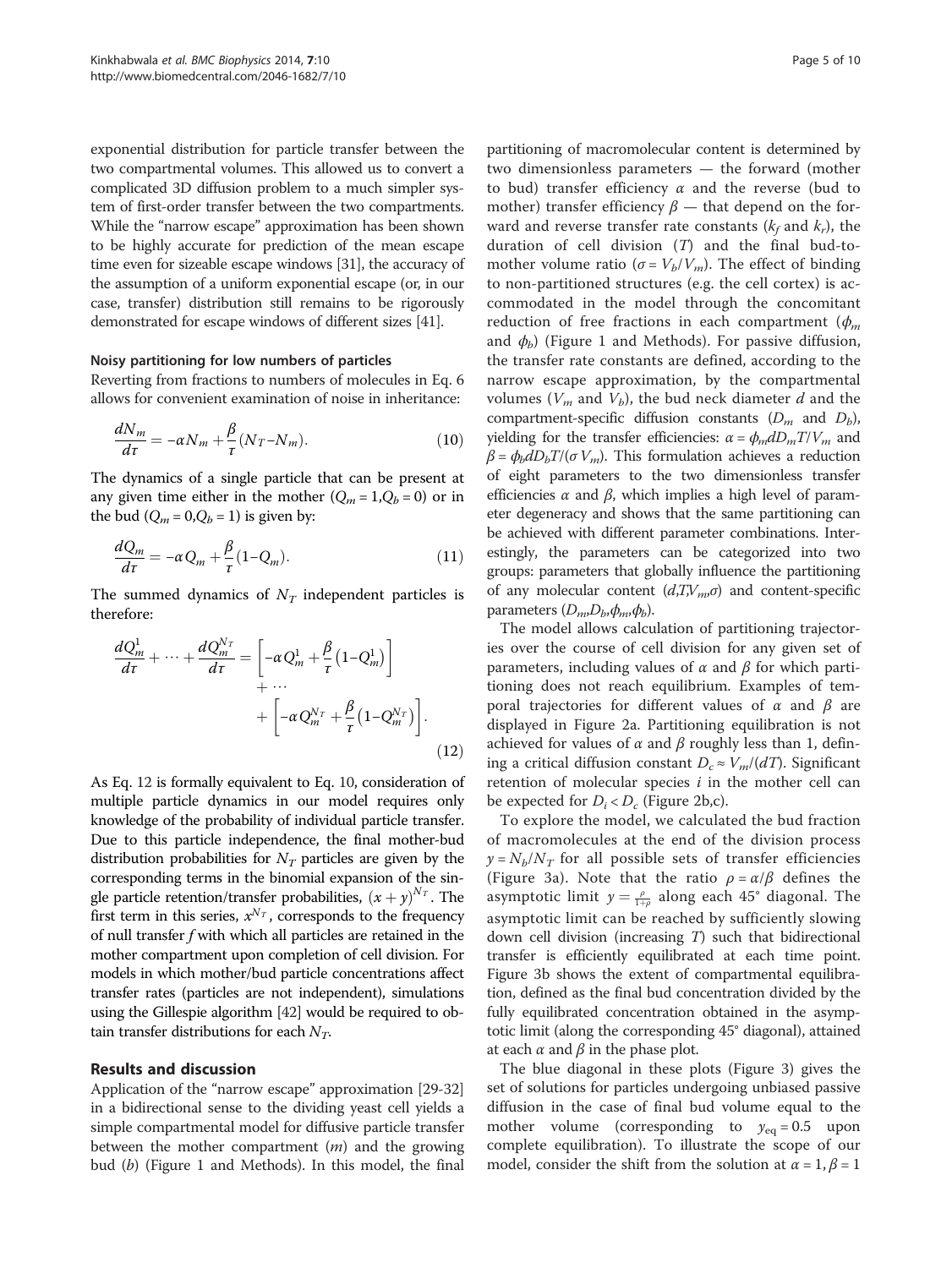<span id="page-5-0"></span>



(blue circle) to that at  $\alpha = 0.1$ ,  $\beta = 0.1$  (blue square). This displacement could be achieved in several different ways: a ten-fold increase in the mother volume; or a ten-fold reduction in bud neck diameter, diffusion constant, or division time. Ten-fold reductions of both compartmental free fractions due to efficient retention/target site binding would have the same effect. Our model therefore reveals the exact quantitative degeneracy among these various parameters, obviating much of the need for laborious stochastic simulations of different scenarios (e.g. Zhou et al. [\[18\]](#page-8-0) and Gehlen et al. [\[28\]](#page-8-0)). Note that particle enrichment in the bud  $(y > y_{eq}$ , corresponding to a higher concentration of particles in the bud) is, of course, not obtainable with unbiased passive diffusion. Solutions above or below the diagonal, the latter including the possibility of bud enrichment, are obtained with different compartmental diffusion constants  $(D_m \neq D_b)$ , asymmetric distribution of binding sites (leading to  $\phi_m \neq \phi_b$ ) or, more generally, with different transfer rate constants  $(k_f \neq k_r)$  for the case of active transport between the compartments.

The offset red diagonal in Figure [3](#page-6-0) gives the solution set more appropriate for S. cerevisiae, in which the final bud volume is 2/3 the mother volume (here equilibration corresponds to  $y_{eq} = 0.4$ ). Again, only solutions below the red diagonal cover the possibility of particle enrichment in the bud  $(y > y_{eq})$ . Due to parameter degeneracy, an increase in the bud neck opening, an extension of the cell division duration, or a corresponding decrease in the cell size will move the partitioning solutions globally along the diagonal towards equilibration. Molecule-specific equilibration can, for example, be achieved by decreasing the number of binding sites in both mother and bud compartments.

For each solution set specified by the final bud-tomother volume ratio  $\sigma$ , fast diffusing particles are partitioned between mother and bud proportional to compartmental volumes, whereas particles with lower diffusion constants are progressively more retained in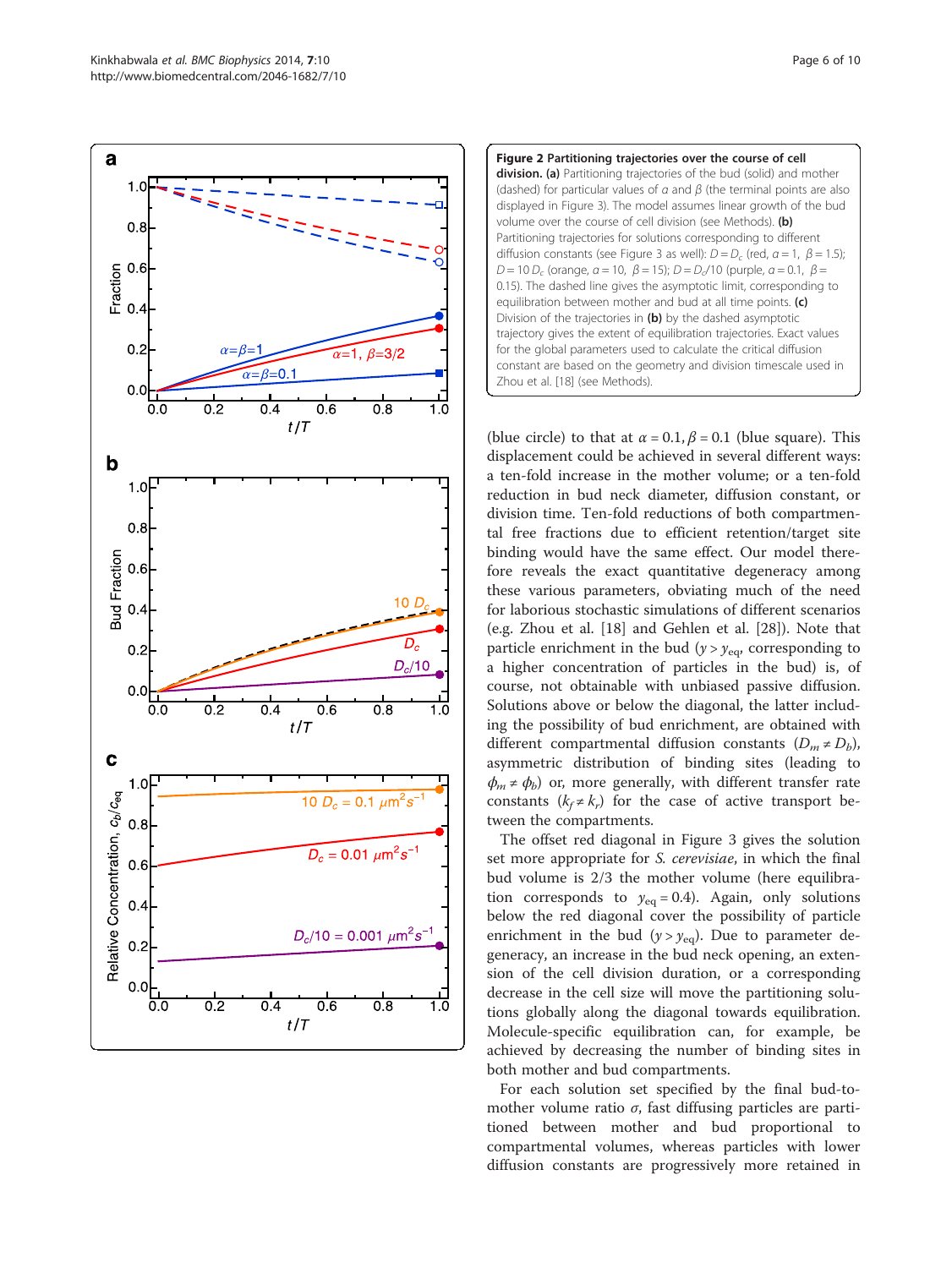**a**

**Reverse Transfer Efficiency**

Reverse Transfer Efficiency

**b**

**Reverse Transfer Efficiency**

Reverse Transfer Efficiency

<span id="page-6-0"></span>

0.01 0.1 1 10 100  $0.01$ **Forward Transfer Efficiency**  $\alpha = \phi_m k_f T$  [=  $\phi_m dD_m T/V_m$ ] Figure 3 Partitioning and equilibration of macromolecular content between mother and bud during yeast cell division. (a) Plot of the solution phase space of the final bud fraction, y, as a function of  $α$  and  $β$ . The blue line denotes the solution set for passive transfer assuming equal compartmental diffusion constants  $(D_b = D_m)$ , free fractions ( $\phi_b = \phi_m$ ), and final volumes ( $V_b = V_m$ ,  $\sigma = 1$ ). The red line gives the solution set more appropriate for the smaller final bud volume attained in S. *cerevisiae* budding ( $V_b = \frac{2}{3}V_m$ ,  $\sigma = \frac{2}{3}$ ). Specific symbols in the phase space specify particular solutions for which the corresponding full temporal trajectories have been given in Figure [2](#page-5-0)a,b. Solutions obtained for the simulation-based parameters of Zhou et al. [[18\]](#page-8-0) ( $\blacksquare$ ,  $y = 0.084$ ) or for the actual parameters pertaining to the nuclear partitioning of episomes used in Gehlen et al. [[28](#page-8-0)] ( $\triangle$ ,  $y = 0.17$ ) are also shown. The solution phase space is color-coded from low (purple) to high (blue) final bud fraction. (b) Phase space of the extent of equilibration. For each combination of  $\alpha$  and  $\beta$ , the extent of equilibration was determined as the final bud concentration divided by the fully equilibrated bud concentration that would be

obtained in the limit of extremely slow bud growth (see also Figure [2](#page-5-0)b, c). The solution phase space is color-coded from low (purple) to high

0.05

 $\overline{0}$ .

(blue) extent of equilibration.

the mother (Figure 3b). Assembly of rapidly diffusing molecules into larger, less mobile structures could therefore be an important factor in cell fate determination. Misfolded or damaged proteins [\[10](#page-8-0)] as well as functional cytosolic content (e.g. metabolic enzymes [\[7,8](#page-8-0)]) can form large supramolecular assemblies. But how slow should diffusion be to limit partitioning in yeast? Assuming typical parameters of S. cerevisiae cell division (mother cell radius  $R = 2.5 \mu m$ , bud neck diameter  $d = 1.25 \mu m$ , and division time  $T = 90$  min) [\[18\]](#page-8-0) yields a critical diffusion constant  $D_C$  of 0.01  $\mu$ m<sup>2</sup> s<sup>-1</sup>. For comparison, the diffusion constant of the green fluorescent protein GFP is approximately 10  $\mu$ m<sup>2</sup> s<sup>-1</sup> in the yeast cytoplasm [[43\]](#page-9-0). If macromolecular diffusion followed the Stokes-Einstein relation of  $D \propto r^{-1}$ , where r is particle radius, only particles 1000-fold larger than GFP (with radii >3 μm and therefore comparable to or larger than a typical haploid yeast cell) would diffuse slower than 0.01  $\mu$ m<sup>2</sup> s<sup>-1</sup>. However, macromolecular crowding within the cytoplasm generally leads to a much stronger dependence of diffusion constant on particle size than predicted by the Stokes-Einstein relation [\[44](#page-9-0)-[46](#page-9-0)]. In fact, the diffusion constants of two factors associated with yeast replicative aging, protein aggregates marked with the Hsp104 chaperone and extrachromosomal rDNA circles (ERCs), are close to or significantly lower than the critical diffusion constant  $D_c$  of 0.01  $\mu$ m<sup>2</sup> s<sup>-1</sup> (0.001  $\mu$ m<sup>2</sup> s<sup>-1</sup> for pro-tein aggregates [\[18\]](#page-8-0),  $0.004 \, \mu m^2 \, s^{-1}$  for ERCs [\[28](#page-8-0)]), consistent with the hypothesis that passive diffusion may be sufficient to account for their observed asymmetric partitioning [\[18,28\]](#page-8-0) (Figure 3, [Methods\)](#page-2-0). Precise measurements of cell geometry, compartment-specific diffusion constants, and interactions with subcellular compartments such as the endoplasmic reticulum [\[47](#page-9-0)], nucleus and vacuole [\[20](#page-8-0)] should help clarify the contribution of slow diffusion relative to mechanisms such as active bud-to-mother transport [[17](#page-8-0),[18](#page-8-0)] and binding to retention sites in the mother.

Prions present another interesting case where diffusion could in principle limit partitioning. These infectious proteins can misfold and aggregate into β-sheet-rich amyloid fibers that catalyze the conversion of newly made proteins into the prion form. Prion propagation by self-templated fiber growth, chaperone-mediated fiber fragmentation and transmission of infectious aggregates to the bud during cell division can generate heritable phenotypes [[48,49\]](#page-9-0) when at least one infectious aggregate is inherited by the daughter cell [[50](#page-9-0)]. Experimental studies indicate that the size of prion aggregates affects their transmission from the mother to the bud, but the mechanisms underlying this size selection remain unclear [\[51](#page-9-0)]. According to our model, the probability of the bud receiving no aggregates (frequency of null transmission) depends inversely on the diffusion constant of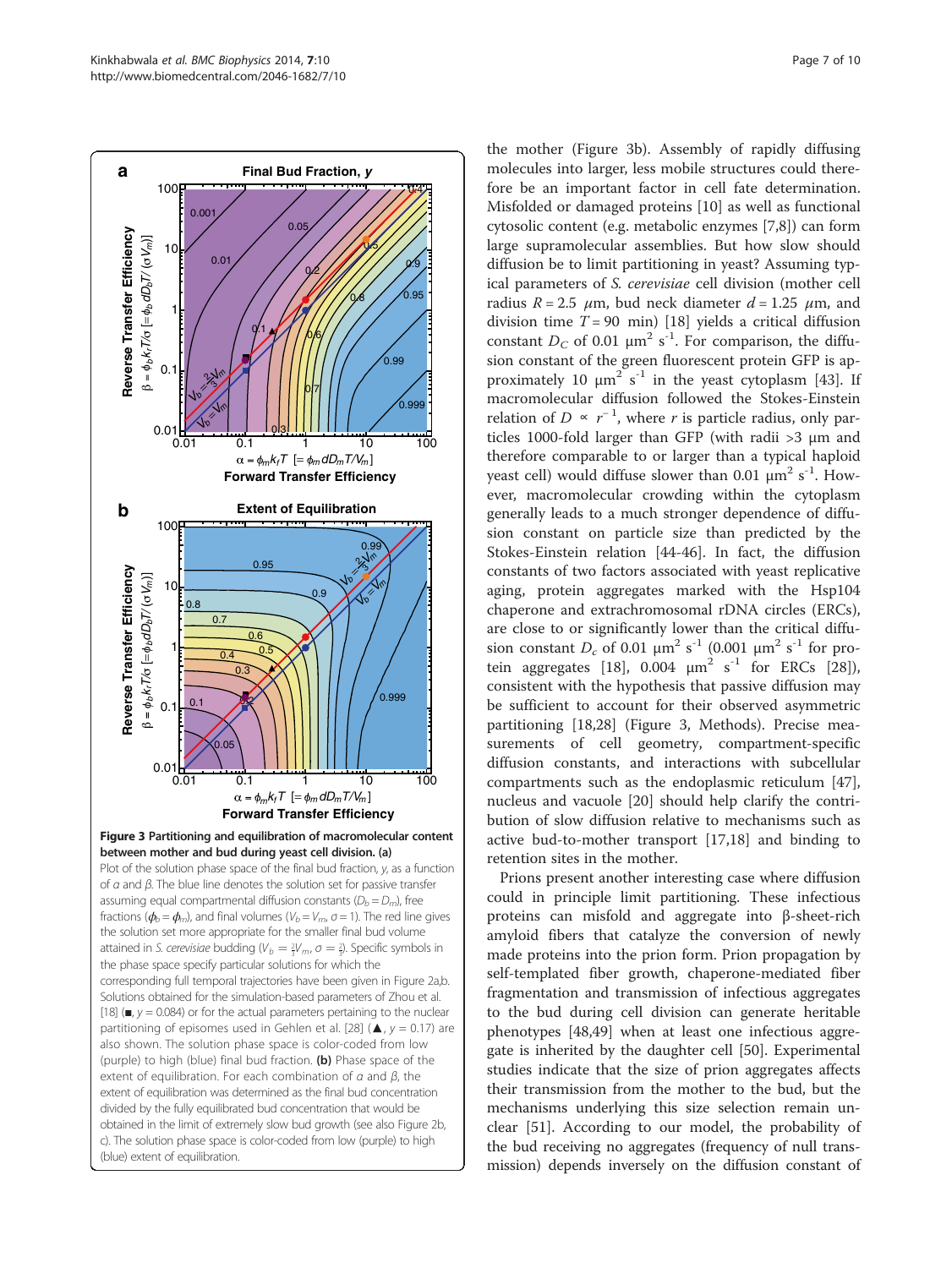the aggregates, strongly increasing for diffusion constants below the critical value of 0.01  $\mu$ m<sup>2</sup> s<sup>-1</sup> (Figure 4, [Methods](#page-2-0)). However, measurements with fluorescence correlation spectroscopy indicate that prion aggregates typically diffuse  $~50$  fold faster than this critical diffusion constant [[52](#page-9-0)]. Thus, diffusion alone appears insufficient to limit aggregate partitioning. Instead, size-dependent interactions of prion aggregates with protein quality control compartments retained in the mother [[19,20](#page-8-0)] (decreased  $\phi_m$ ) may explain their exclusion from the bud. Further characterization of aggregate dynamics should help to test this hypothesis and to investigate the alternative possibility of active transport mechanisms.

As diffusion can limit the partitioning of macromolecular content in the context of narrow escape, how does the dividing yeast cell ensure equal partitioning of structures such as large membranous organelles? Decreasing the reverse transfer efficiency (e.g. by increasing the number of binding sites in the bud) can allow enrichment of fast diffusing particles in the bud but has little effect on the partitioning of slow diffusing particles (Figure [3a](#page-6-0), solutions below the red diagonal and to the lower left). For the latter, increased forward transfer due to active transport (such that  $k_f > k_r$ ) can obviously lead to bud enrichment. Indeed, most organelles in S. cerevisiae are actively transported into the bud by myosin motors acting along actin cables [\[2,3\]](#page-8-0). However, directed transport requires precise monitoring to ensure that some copies of each organelle remain in the mother cell [[1\]](#page-8-0). Although organelle transport appears to be directional (from the mother to the bud), it is noteworthy to consider that directionally is not strictly required. Active transport with frequent random directionality changes would also promote the partitioning equilibration of large organelles, and could be accounted for in our model as an increase in their apparent diffusion constants or, more precisely, as a form of anomalous diffusion (see [Methods](#page-2-0)).

## Conclusions

Our theoretical analysis provides a quantitative overview of the different factors that affect the segregation of cellular content during asymmetric cell division in yeast. In contrast to computationally intensive simulations of particular scenarios, the analytical model derived above provides immediate quantitative assessment of partitioning for arbitrary scenarios defined by their underlying physical parameters. Moreover, our analytical model directly shows how these different physical parameters are related to each other. Analysis of the results of this model suggests that distinct strategies are required to achieve a comparable amount of partitioning of macromolecules and organelles with different mobilities (i.e. different diffusion constants and/or free fractions). Consequently,



precise measurements of all parameters are clearly needed to understand how the partitioning of each macromolecular species is accomplished, and to determine whether passive diffusion is sufficient to account for

(blue) logarithm of the final mother fraction.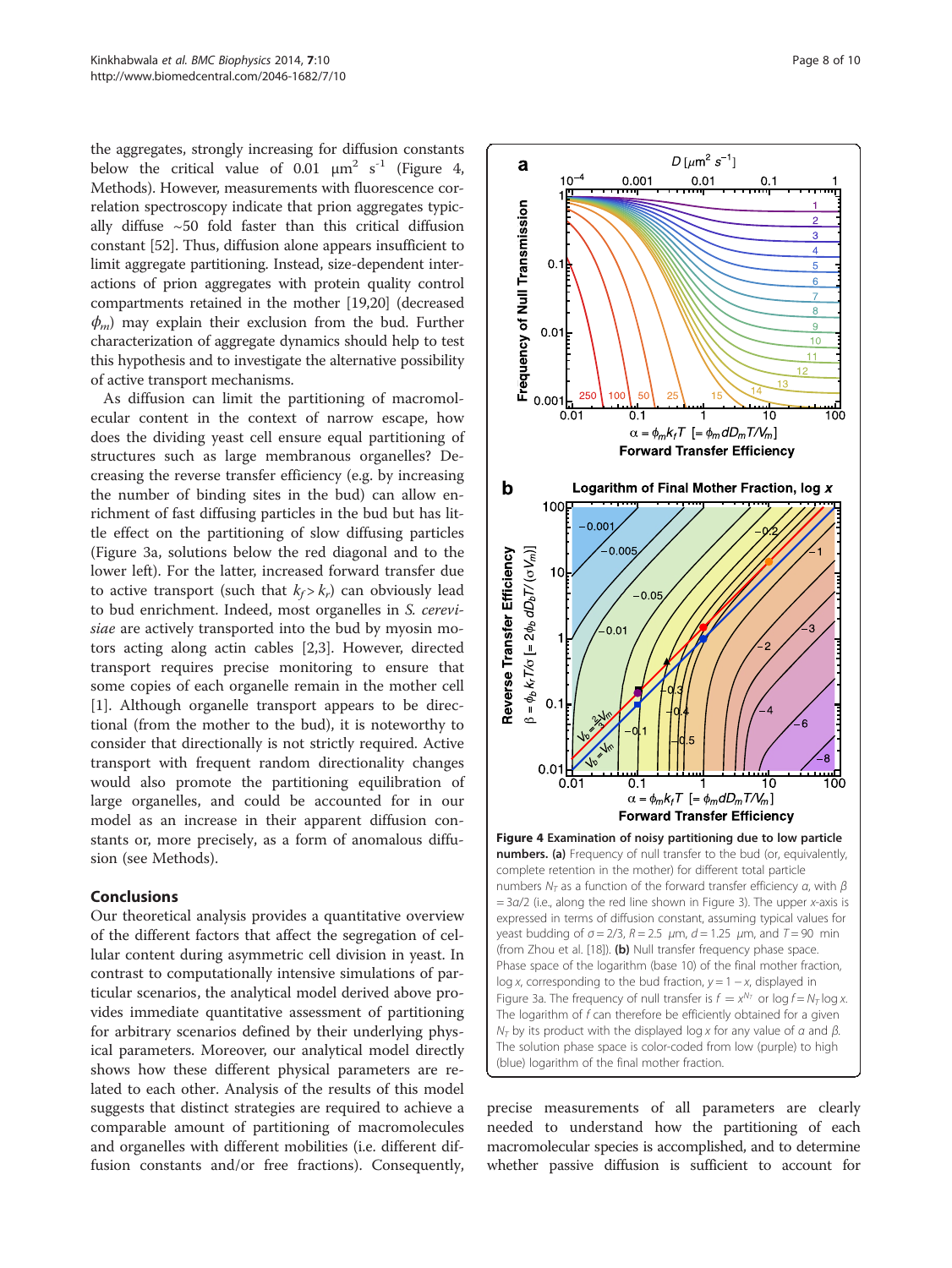<span id="page-8-0"></span>experimentally observed partitioning or whether other processes such as active transport or convection should also be considered. Using fluorescent protein fusions, the mobility of labeled macromolecular species can be investigated with photoconversion, photobleaching or fluorescence correlation spectroscopy, which permit investigation of average mobilities on different time scales, whereas single particle tracking can provide access to the mobilities of individual molecules [\[53](#page-9-0)]. Disturbances, including mutant strains, are frequently used to experimentally probe the partitioning process. Since most of the parameters governing partitioning are degenerate, following the partitioning of distinct macromolecular species experimentally upon particular disturbances could be useful for determining whether global parameters or particle-specific parameters are impacted by the disturbance.

#### Competing interests

The authors declare that they have no competing interests.

#### Authors' contributions

All authors conceived the research. AKi developed the model with input from AKh and MK. All authors discussed the results and wrote the manuscript. All authors read and approved the final manuscript.

#### Acknowledgements

We thank Gilles Charvin, Joseph D. Barry and Elmar Schiebel for discussions and comments on the manuscript. We thank the reviewers for helpful comments and suggestions. This work was supported in parts by a grant from the German Research Foundation (DFG), Sonderforschungsbereich (SFB) 1036 (TP10).

#### Received: 15 January 2014 Accepted: 29 August 2014 Published online: 23 September 2014

#### References

- 1. Fagarasanu A, Mast FD, Knoblach B, Rachubinski RA: Molecular mechanisms of organelle inheritance: lessons from peroxisomes in yeast. Nat Rev Mol Cell Biol 2010, 11:644–654.
- 2. Fagarasanu A, Rachubinski RA: Orchestrating organelle inheritance in Saccharomyces cerevisiae. Curr Opin Microbiol 2007, 10:528-538.
- 3. Lowe M, Barr FA: Inheritance and biogenesis of organelles in the secretory pathway. Nat Rev Mol Cell Biol 2007, 8:429-439.
- 4. Anderson P, Kedersha N: RNA granules. J Cell Biol 2006, 172:803–808.
- 5. Erickson SL, Lykke-Andersen J: Cytoplasmic mRNP granules at a glance. J Cell Sci 2011, 124:293–297.
- 6. Mao YS, Zhang B, Spector DL: Biogenesis and function of nuclear bodies. Trends Genet 2011, 27:295–306.
- 7. Narayanaswamy R, Levy M, Tsechansky M, Stovall GM, O'Connell JD, Mirrielees J, Ellington AD, Marcotte EM: Widespread reorganization of metabolic enzymes into reversible assemblies upon nutrient starvation. Proc Natl Acad Sci USA 2009, 106:10147–10152.
- 8. Noree C, Sato BK, Broyer RM, Wilhelm JE: Identification of novel filamentforming proteins in Saccharomyces cerevisiae and Drosophila melanogaster. J Cell Biol 2010, 190:541–551.
- 9. Laporte D, Salin B, Daignan-Fornier B, Sagot I: Reversible cytoplasmic localization of the proteasome in quiescent yeast cells. J Cell Biol 2008, 181:737–745.
- 10. Tyedmers J, Mogk A, Bukau B: Cellular strategies for controlling protein aggregation. Nat Rev Mol Cell Biol 2010, 11:777–788.
- 11. Murray AW, Szostak JW: Pedigree analysis of plasmid segregation in yeast. Cell 1983, 34:961–970.
- 12. Sinclair DA, Guarente L: Extrachromosomal rDNA circles-a cause of aging in yeast. Cell 1997, 91:1033–1042.
- 13. Aguilaniu H, Gustafsson L, Rigoulet M, Nyström T: Asymmetric inheritance of oxidatively damaged proteins during cytokinesis. Science 2003, 299:1751–1753.
- 14. Erjavec N, Larsson L, Grantham J, Nyström T: Accelerated aging and failure to segregate damaged proteins in Sir2 mutants can be suppressed by overproducing the protein aggregation-remodeling factor Hsp104p. Genes Dev 2007, 21:2410–2421.
- 15. Liu B, Larsson L, Caballero A, Hao X, Oling D, Grantham J, Nyström T: The polarisome is required for segregation and retrograde transport of protein aggregates. Cell 2010, 140:257–267.
- 16. Tessarz P, Schwarz M, Mogk A, Bukau B: The yeast AAA + chaperone Hsp104 is part of a network that links the actin cytoskeleton with the inheritance of damaged proteins. Mol Cell Biol 2009, 29:3738–3745.
- 17. Liu B, Larsson L, Franssens V, Hao X, Hill SM, Andersson V, Höglund D, Song J, Yang X, Oling D, Grantham J, Winderickx J, Nyström T: Segregation of protein aggregates involves actin and the polarity machinery. Cell 2011, 147:959–961.
- 18. Zhou C, Slaughter BD, Unruh JR, Eldakak A, Rubinstein B, Li R: Motility and segregation of Hsp104-associated protein aggregates in budding yeast. Cell 2011, 147:1186–1196.
- 19. Kaganovich D, Kopito R, Frydman J: Misfolded proteins partition between two distinct quality control compartments. Nature 2008, 454:1088–1095.
- 20. Spokoini R, Moldavski O, Nahmias Y, England JL, Schuldiner M, Kaganovich D: Confinement to organelle-associated inclusion structures mediates asymmetric inheritance of aggregated protein in budding yeast. Cell Rep 2012, 2:738–747.
- 21. Shcheprova Z, Baldi S, Frei SB, Gonnet G, Barral Y: A mechanism for asymmetric segregation of age during yeast budding. Nature 2008, 454:728–734.
- 22. Khmelinskii A, Keller PJ, Lorenz H, Schiebel E, Knop M: Segregation of yeast nuclear pores. Nature 2010, 466:E1.
- 23. Makio T, Lapetina DL, Wozniak RW: Inheritance of yeast nuclear pore complexes requires the Nsp1p subcomplex. J Cell Biol 2013, 203:187-196.
- 24. Colombi P, Webster BM, Fröhlich F, Lusk CP: The transmission of nuclear pore complexes to daughter cells requires a cytoplasmic pool of Nsp1. J Cell Biol 2013, 203:215–232.
- 25. Winey M, Yarar D, Giddings TH, Mastronarde DN: Nuclear pore complex number and distribution throughout the Saccharomyces cerevisiae cell cycle by three-dimensional reconstruction from electron micrographs of nuclear envelopes. Mol Biol Cell 1997, 8:2119–2132.
- 26. Menendez-Benito V, van Deventer SJ, Jimenez-Garcia V, Roy-Luzarraga M, van Leeuwen F, Neefjes J: Spatiotemporal analysis of organelle and macromolecular complex inheritance. Proc Natl Acad Sci USA 2013, 110:175–180.
- 27. Khmelinskii A, Meurer M, Knop M, Schiebel E: Artificial tethering to nuclear pores promotes partitioning of extrachromosomal DNA during yeast asymmetric cell division. Curr Biol 2011, 21:R17–R18.
- 28. Gehlen LR, Nagai S, Shimada K, Meister P, Taddei A, Gasser SM: Nuclear geometry and rapid mitosis ensure asymmetric episome segregation in yeast. Curr Biol 2011, 21:25-33.
- 29. Schuss Z, Singer A, Holcman D: The narrow escape problem for diffusion in cellular microdomains. Proc Natl Acad Sci USA 2007, 104:16098–16103.
- 30. Bénichou O, Voituriez R: Narrow-escape time problem: time needed for a particle to exit a confining domain through a small window. Phys Rev Lett 2008, 100:168105.
- 31. Cheviakov AF, Reimer AS, Ward MJ: Mathematical modeling and numerical computation of narrow escape problems. Phys Rev E Stat Nonlin Soft Matter Phys 2012, 85:021131.
- 32. Rupprecht J-F, Bénichou O, Grebenkov DS, Voituriez R: Exact mean exit time for surface-mediated diffusion. Phys Rev E Stat Nonlin Soft Matter Phys 2012, 86:041135.
- 33. Schuss Z: Equilibrium and recrossings of the transition state: what can be learned from diffusion? J Phys Chem C 2010, 114:20320–20334.
- 34. Holcman D, Schuss Z: Control of flux by narrow passages and hidden targets in cellular biology. Rep Prog Phys 2013, 76:074601.
- 35. Barkai E, Garini Y, Metzler R: Strange kinetics of single molecules in living cells. Physics Today 2012, 65:29–35.
- 36. Höfling F, Franosch T: Anomalous transport in the crowded world of biological cells. Rep Prog Phys 2013, 76:046602.
- 37. Howard J, Grill SW, Bois JS: Turing's next steps: the mechanochemical basis of morphogenesis. Nat Rev Mol Cell Biol 2011, 12:392–398.